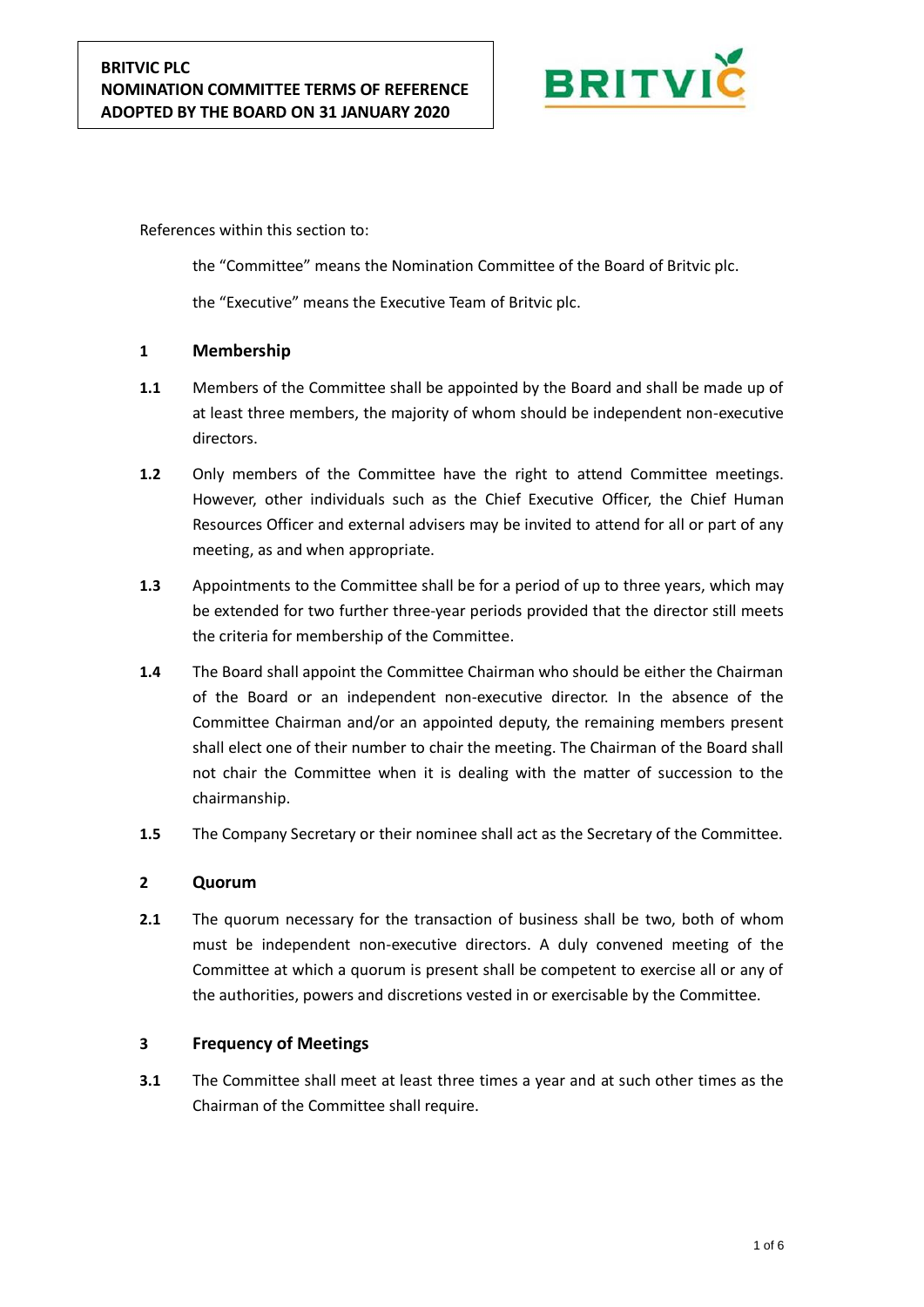

# **4 Notice of Meetings**

- **4.1** Meetings of the Committee shall be called by the Secretary of the Committee at the request of the Chairman of the Committee.
- **4.2** Unless otherwise agreed, notice of each meeting confirming the venue, time and date, together with an agenda of items to be discussed, shall be forwarded to each member of the Committee and any other person required to attend, no later than five working days before the date of the meeting. Supporting papers shall be sent to Committee members and to other attendees as appropriate, at the same time.

### **5 Minutes of Meetings**

- **5.1** The Secretary shall minute the proceedings and resolutions of all Committee meetings, including the names of those present and in attendance.
- **5.2** Minutes of Committee meetings shall be circulated promptly to all members of the Committee and the Chairman of the Board.

# **6 Annual General Meeting**

**6.1** The Chairman of the Committee shall attend the Annual General Meeting prepared to respond to any shareholder questions on the Committee's activities.

### **7 Duties**

- **7.1** The Committee should carry out the duties below for the parent company, major subsidiary undertakings and the Britvic plc group as a whole, as appropriate. It shall:
	- **7.1.1** regularly review the structure, size and composition (including the skills, knowledge, experience and diversity) of the Board and the Executive and make recommendations to the Board with regard to any changes;
	- **7.1.2** ensure that plans are in place for orderly succession for directors, the Executive and other members of senior management, overseeing the development of a diverse pipeline for succession and taking into account the challenges and opportunities facing the company, and the skills and expertise needed on the Board in the future;
	- **7.1.3** be responsible for identifying and nominating for the approval of the Board, candidates to fill Board vacancies as and when they arise;
	- **7.1.4** before making an appointment to the Board, evaluate the balance of skills, knowledge experience and diversity on the Board, and, in the light of this evaluation prepare a description of the role and capabilities required for a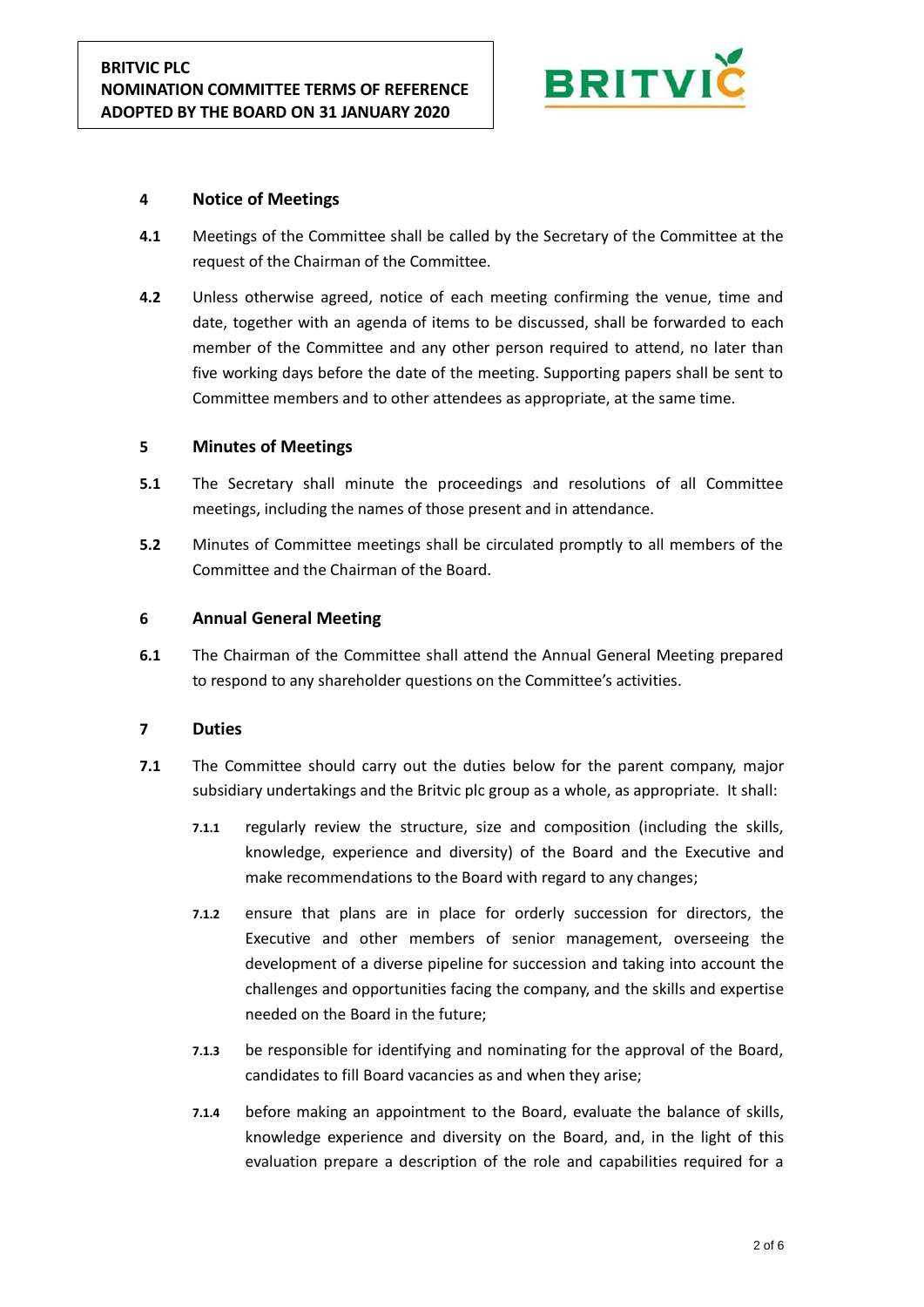

particular appointment. In identifying suitable candidates, the Committee shall:

- (i) use open advertising or the services of external advisers to facilitate the search;
- (ii) consider candidates from a wide range of backgrounds; and
- (iii) consider candidates on merit and against objective criteria and with due regard for the benefits of diversity on the Board, including gender, taking care that appointees have enough time available to devote to the position;
- **7.1.5** for the appointment of a Chairman, prepare a job specification, including the time commitment expected. A proposed Chairman's other significant commitments should be disclosed to the Board before appointment and any changes to the Chairman's commitments should be reported to the Board as they arise;
- **7.1.6** prior to the appointment of a director, require the proposed appointee to disclose any other business interests that may result in a conflict of interest and take measures to ensure such proposed appointee is required to report any future business interests that could result in a conflict of interest;
- **7.1.7** prior to the appointment of a director, require the proposed appointee to disclose significant external commitments with an indication of the time involved;
- **7.1.8** review annually the time required from non-executive directors particularly in light of their external appointments. Performance evaluation should be used to assess whether the non-executive directors are spending enough time to fulfil their duties;
- **7.1.9** require all directors to request approval for any proposed additional external appointments and set out an indication of the time involved, and recommend to the Board whether or not to approve the appointments;
- **7.1.10** keep under review the leadership needs of the organisation, both executive and non-executive, with a view to ensuring the continued ability of the organisation to compete effectively in the marketplace;
- **7.1.11** keep up to date and fully informed about strategic issues and commercial changes affecting the company and the market in which it operates;
- **7.1.12** seek engagement with shareholders on significant matters related to the Committee's areas of responsibility;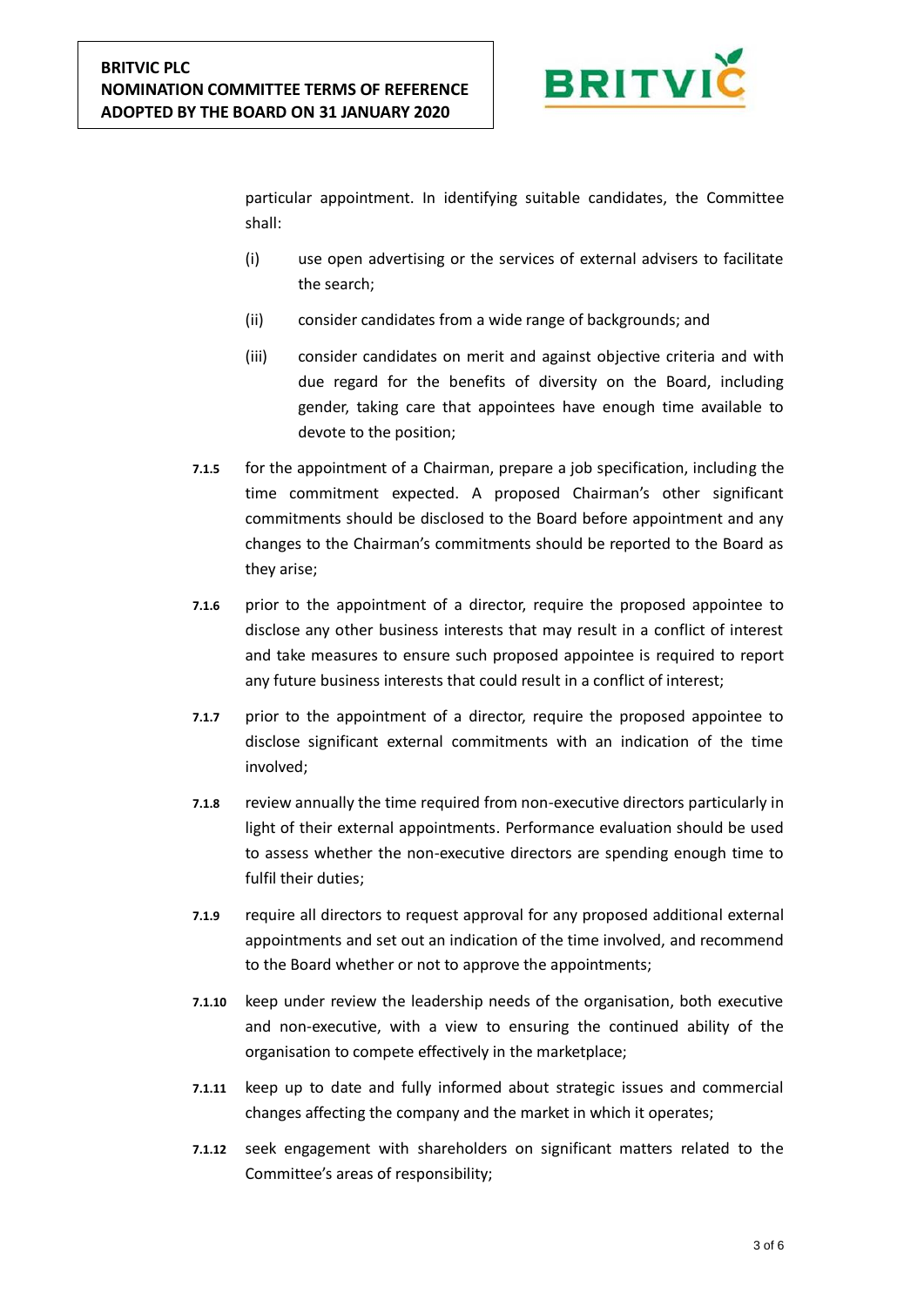

- **7.1.13** ensure that on appointment to the Board, non-executive directors receive a formal letter of appointment setting out clearly what is expected of them in terms of time commitment, committee service and involvement outside Board meetings;
- **7.1.14** review the results of the Board performance evaluation process that relate to the composition of the Board;
- **7.1.15** review annually any conflict declarations by directors, and any conflict authorisations granted by the Board (as permitted under section 175 of the Companies Act 2006) and recommend whether the relevant conflict of interest should remain authorised together with any changes to any limitations or terms and conditions that shall apply to any continued authorisation;
- **7.1.16** review annually the independence of each non-executive director;
- **7.2** The Committee shall also make recommendations to the Board concerning:
	- **7.2.1** plans for succession for both executive and non-executive directors on the Board and in particular for the key roles of Chairman and Chief Executive Officer, and for succession for the Executive;
	- **7.2.2** suitable candidates for the role of Senior Independent Director;
	- **7.2.3** membership of the Audit and Remuneration Committees and any other Board committees as appropriate, in consultation with the Chairmen of those committees;
	- **7.2.4** the re-appointment of any non-executive director at the conclusion of their specified term of office having given due regard to their performance and ability to continue to contribute to the Board in the light of the knowledge, skills and experience required;
	- **7.2.5** the re-election by shareholders of any director under the re-election provisions of the UK Corporate Governance Code or the provisions in the company's articles of association having due regard to their performance and ability to continue to contribute to the Board in the light of the knowledge, skills and experience required and the need for progressive refreshing of the Board (particularly in relation to directors being re-elected for a term beyond six years);
	- **7.2.6** any matters relating to the continuation in office of any director at any time including the suspension or termination of service of an executive director as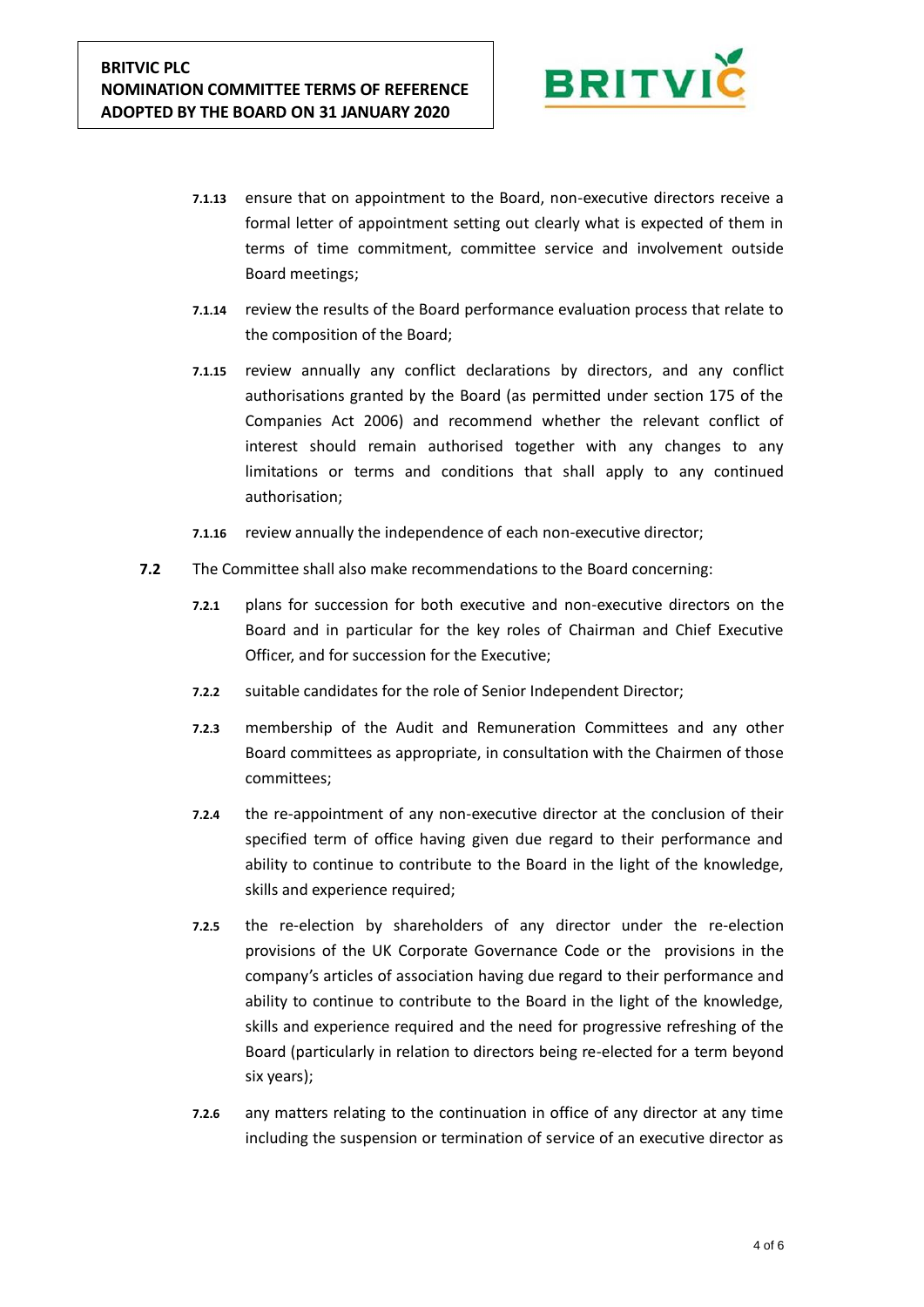

an employee of the company subject to the provisions of the law and their service contract; and

**7.2.7** the appointment of any director to executive or other office other than to the positions of Chairman and Chief Executive, the recommendation for which would be considered at a meeting of the full board.

# **8 Reporting Responsibilities**

- **8.1** The Committee Chairman shall report verbally to the Board on its proceedings after each meeting on all matters within its duties and responsibilities.
- **8.2** The Committee shall make whatever recommendations to the Board it deems appropriate on any area within its remit where action or improvement is needed.
- **8.3** The Committee shall produce a report to be included in the Company's annual report covering the following areas:
	- **8.3.1** Committee composition;
	- **8.3.2** Committee duties and activities during the year;
	- **8.3.3** the process used in relation to appointments, its approach to succession planning and how both support developing a diverse pipeline;
	- **8.3.4** identification of any external search agency used, and a statement as to whether it has any connection with the Company; or if external advice or open advertising has not been used, the reasons for this;
	- **8.3.5** how the board evaluation has been conducted, the nature and extent of an external evaluator's contact with the board and individual directors, the identity of any external evaluator and a statement about any other connection it has with the Company or individual directors, the outcomes and actions taken and how it has influenced or will influence board composition;
	- **8.3.6** the Board's policy on diversity and inclusion, its objectives and linkage to company strategy, how it has been implemented and progress on achieving the objectives;
	- **8.3.7** the gender balance of those in the senior management and their direct reports;
	- **8.3.8** any other matters considered relevant by the Committee.
- **8.4** The Committee shall set out in the papers accompanying the resolutions to elect each director the specific reasons why their contribution is, and continues to be, important to the company's long-term sustainable success.